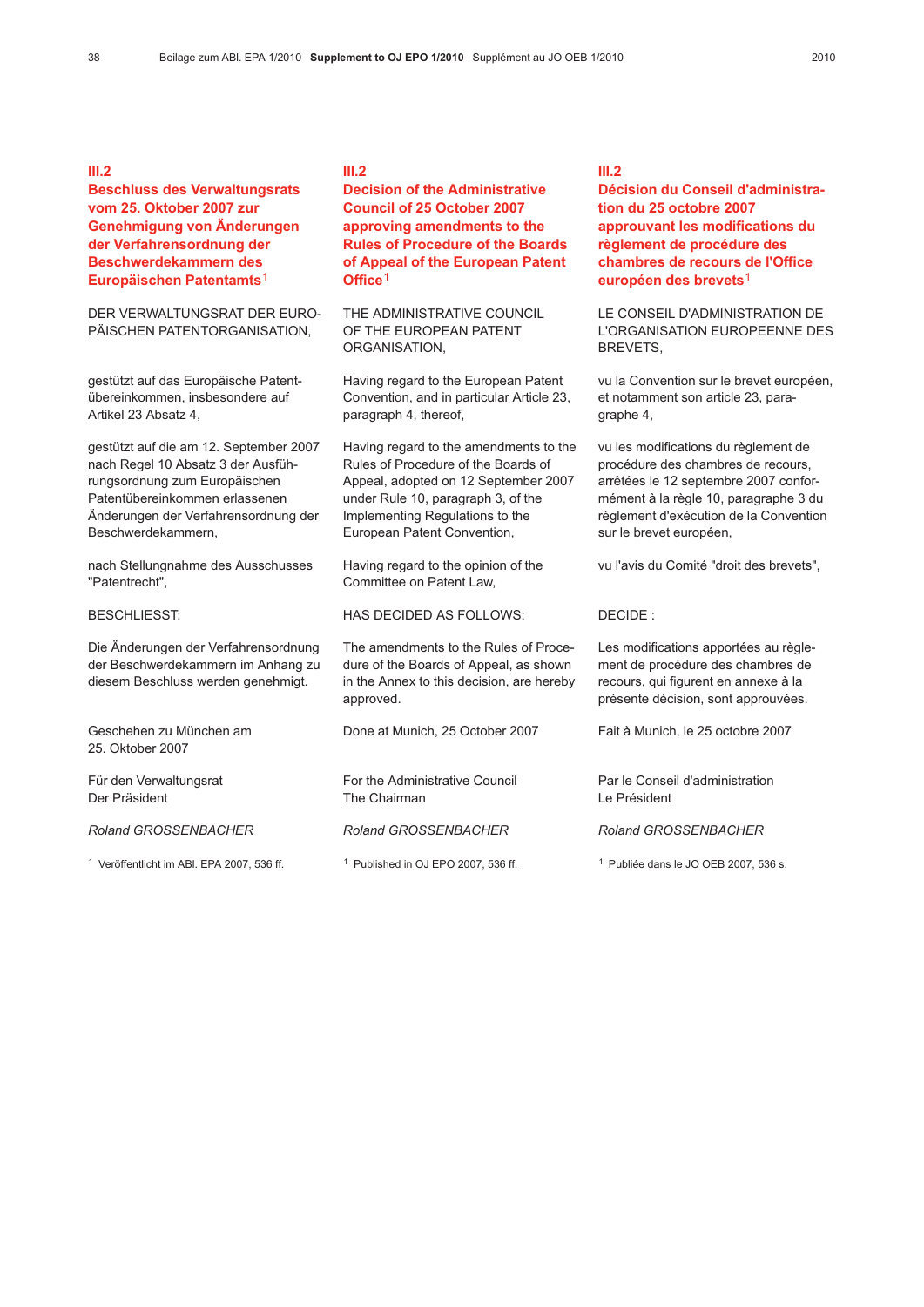## ANHANG

#### **BESCHLUSS**

Änderung der Verfahrensordnung der Beschwerdekammern (ABl. EPA 1983, 7 in der Fassung von ABl. EPA 1989, 361, ABl. EPA 2000, 316, ABl. EPA 2003, 61, ABl. EPA 2003, 89 und ABl. EPA 2004, 541)

Das Präsidium beschließt hiermit nach Regel 10 Absatz 3 der Ausführungsordnung zum Europäischen Patentübereinkommen die Änderung der Verfahrensordnung der Beschwerdekammern. Die so geänderte Verfahrensordnung lautet wie folgt:

# Artikel 1 Geschäftsverteilung und Besetzung

(1) Vor Beginn eines jeden Geschäftsjahres stellt das in Regel 12 Absatz 4 EPÜ erwähnte Präsidium einen Geschäftsverteilungsplan auf, nach dem alle Beschwerden, die im Laufe des Jahres eingereicht werden, auf die Beschwerdekammern verteilt und die Mitglieder und deren Vertreter bestimmt werden, die in den einzelnen Kammern tätig werden können. Der Plan kann im Laufe des Jahres geändert werden.

(2) Der Vorsitzende jeder Beschwerdekammer bestimmt nach Maßgabe des Geschäftsverteilungsplans die Zusammensetzung der Kammer im Einzelfall.

## Artikel 2 Vertretung der Mitglieder

(1) Vertretungsgründe sind Verhinderungsgründe, wie insbesondere Krankheit, Arbeitsüberlastung und unvermeidbare Verpflichtungen.

(2) Will ein Mitglied vertreten werden, so unterrichtet es den Vorsitzenden der betreffenden Kammer unverzüglich von seiner Verhinderung.

(3) Der Vorsitzende der Kammer kann ein anderes Mitglied der Kammer nach Maßgabe des Geschäftsverteilungsplans vertretungsweise zum Vorsitzenden für eine bestimmte Beschwerde bestimmen.

# ANNEX

### **DECISION**

Amendments to the Rules of Procedure of the Boards of Appeal (OJ EPO 1983, 7 as amended in OJ EPO 1989, 361, OJ EPO 2000, 316, OJ EPO 2003, 61, OJ EPO 2003, 89 and OJ EPO 2004, 541)

In accordance with Rule 10, paragraph 3, of the Implementing Regulations to the European Patent Convention, the Presidium amends the Rules of Procedure of the Boards of Appeal. These amended Rules of Procedure read as follows:

### Article 1 Business distribution and composition

(1) The Presidium referred to in Rule 12, paragraph 4, EPC, shall before the beginning of each working year draw up a business distribution scheme for the distribution among the Boards of Appeal of all appeals that may be filed during the year, designating the members who may serve on each Board and their respective alternates. The scheme may be amended during the working year.

(2) The Chairman of each Board of Appeal shall determine the composition of the Board for each particular case in accordance with the business distribution scheme.

## Article 2 Replacement of members

(1) Members shall be replaced by alternates if they are prevented from participating, particularly as a result of sickness, excessive workload, and commitments which cannot be avoided.

(2) Any member requesting to be replaced by an alternate shall inform the Chairman of the Board concerned of his unavailability without delay.

(3) The Chairman of the Board may designate another member of the Board to replace him or her as Chairman in a particular appeal in accordance with the business distribution scheme.

# ANNEXE

#### **DECISION**

Modifications apportées au règlement de procédure des chambres de recours, JO OEB 1983, 7 tel que modifié dans le JO OEB 1989, 361, le JO OEB 2000, 316, le JO OEB 2003, 61, le JO OEB 2003, 89 et le JO OEB 2004, 541

En vertu de la règle 10, paragraphe 3 du règlement d'exécution de la Convention sur le brevet européen, le Praesidium a décidé de modifier le règlement de procédure des chambres de recours. La version modifiée de celui-ci est désormais la suivante :

## Article 1 Répartition des affaires et composition

(1) Avant le début de chaque année d'activité, le Praesidium prévu à la règle 12, paragraphe 4 CBE, établit un plan de répartition entre les chambres de recours de tous les recours pouvant être formés pendant l'année ; ce plan désigne les personnes susceptibles de siéger dans chaque chambre ainsi que leurs suppléants. Il peut être modifié en cours d'année.

(2) Le président de chaque chambre de recours détermine dans chaque cas particulier la composition de la chambre conformément au plan de répartition des affaires.

## Article 2 Remplacement des membres

(1) Les motifs de remplacement sont l'empêchement et notamment la maladie, la surcharge de travail et les engagements auxquels il n'est pas possible de se soustraire.

(2) Tout membre demandant à être remplacé par un suppléant informe sans retard son président de chambre de son empêchement.

(3) Le président de la chambre peut, conformément au plan de répartition des affaires, désigner un autre membre de la chambre pour le remplacer dans un recours donné.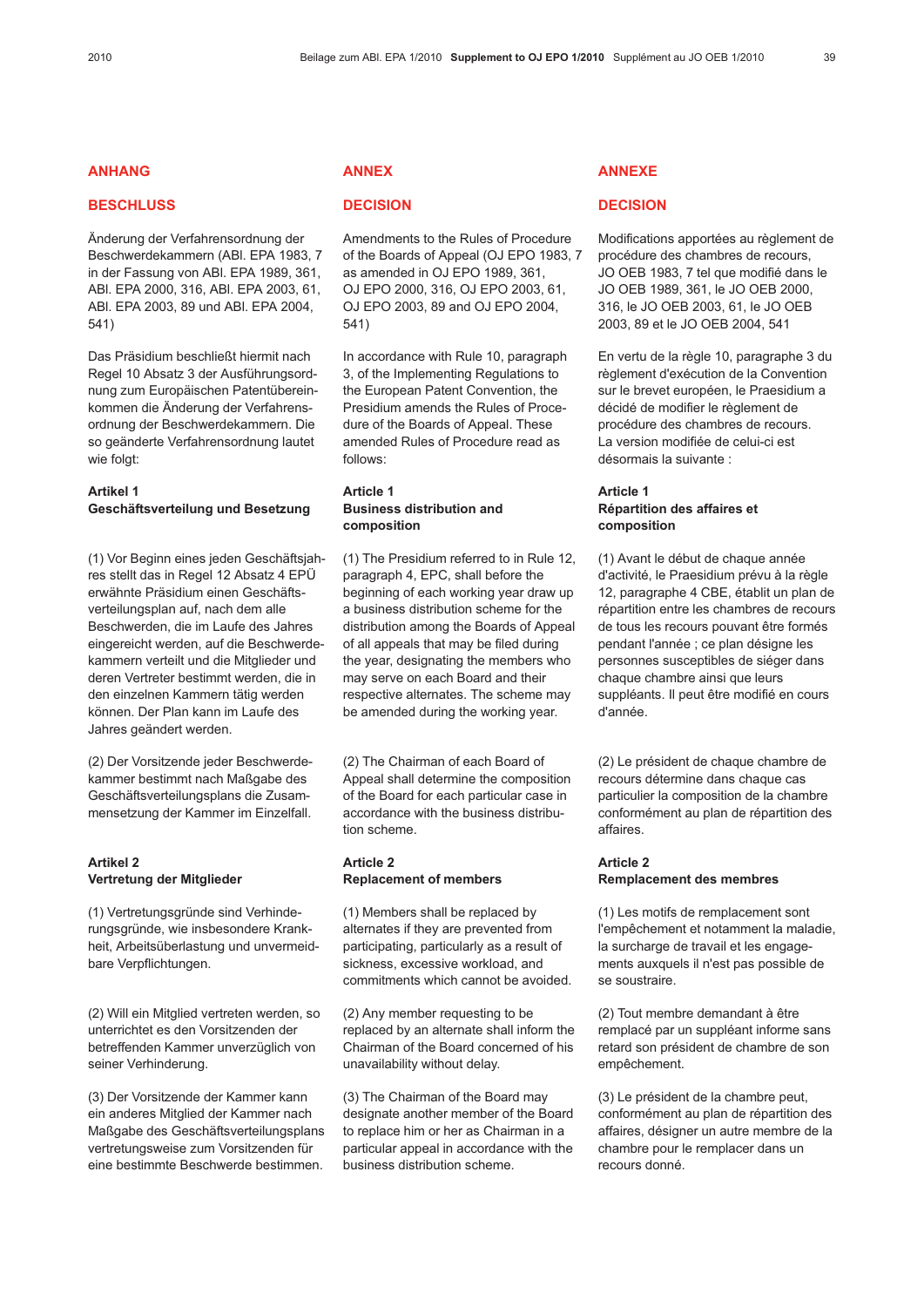### Artikel 3 Ausschließung und Ablehnung

(1) Das Verfahren nach Artikel 24 Absatz 4 EPÜ ist auch anzuwenden, wenn eine Kammer von einem möglichen Ausschließungsgrund auf andere Weise als von dem Mitglied oder einem Beteiligten Kenntnis erhält.

(2) Das betroffene Mitglied wird aufgefordert, sich zu dem Ausschließungsgrund zu äußern.

(3) Vor der Entscheidung über die Ausschließung des Mitglieds wird das Verfahren in der Sache nicht weitergeführt.

## Artikel 4 Kontrolle des Verfahrens

(1) Der Vorsitzende bestimmt für jede Beschwerde ein Mitglied der Kammer oder sich selbst für die Prüfung, ob die Beschwerde zulässig ist.

(2) Der Vorsitzende oder ein von ihm bestimmtes Mitglied stellt sicher, dass die Beteiligten diese Verfahrensordnung und die Anweisungen der Kammer befolgen und schlägt hierfür geeignete Maßnahmen vor.

## Artikel 5 **Berichterstatter**

(1) Der Vorsitzende der Kammer bestimmt für jede Beschwerde eines der Mitglieder der Kammer oder sich selbst als Berichterstatter. Der Vorsitzende kann einen Mitberichterstatter bestimmen, wenn dies im Hinblick auf den Beschwerdegegenstand zweckmäßig erscheint.

(2) Ist ein Mitberichterstatter bestimmt worden, so werden die in den Absätzen 3 bis 5 vorgesehenen Maßnahmen vorbehaltlich einer Anordnung des Vorsitzenden gemeinsam vom Berichterstatter und dem Mitberichterstatter getroffen.

#### Article 3 Exclusion and objection

(1) If a Board has knowledge of a possible reason for exclusion or objection which does not originate from a member himself or from any party to the proceedings, then the procedure of Article 24, paragraph 4, EPC shall be applied.

(2) The member concerned shall be invited to present his comments as to whether there is a reason for exclusion.

(3) Before a decision is taken on the exclusion of the member, there shall be no further proceedings in the case.

### Article 4 Procedural compliance

(1) The Chairman shall for each appeal designate a member of the Board or himself to consider the admissibility of the appeal.

(2) The Chairman or a member designated by him shall ensure that the parties comply with these Rules and with directions of the Board and shall propose action to be taken as appropriate.

#### Article 5 **Rapporteurs**

(1) The Chairman of each Board shall for each appeal designate a member of his Board, or himself, as rapporteur. If appropriate in the light of the subject-matter of the case, the Chairman may designate an additional rapporteur.

(2) If an additional rapporteur is appointed, the steps referred to in paragraphs 3 to 5 shall be taken by the rapporteur and additional rapporteur jointly unless the Chairman directs otherwise.

#### Article 3 Récusation

(1) Si une chambre a connaissance d'un motif de récusation éventuelle de l'un de ses membres autrement que par ce dernier ou par l'une des parties, l'article 24, paragraphe 4 CBE s'applique.

(2) Le membre intéressé est invité à donner son avis sur le motif de récusation allégué.

(3) La procédure relative à l'affaire n'est pas poursuivie avant qu'une décision ait été prise au sujet de la récusation.

### Article 4 Respect de la procédure

(1) Dans chaque cas, le président désigne un membre de la chambre ou luimême pour examiner si le recours est recevable.

(2) Le président, ou un membre désigné par lui, veille à ce que les parties se conforment au présent règlement ainsi qu'aux ordonnances de la chambre relatives à des questions de procédure et, le cas échéant, il propose à la chambre toute mesure utile.

### Article 5 **Rapporteurs**

(1) Le président de chaque chambre désigne pour chaque recours l'un des membres de sa chambre ou lui-même pour assumer les fonctions de rapporteur. Si cela est approprié eu égard à l'objet de l'affaire, le président peut désigner un corapporteur.

(2) Si un corapporteur a été désigné, les mesures prévues aux paragraphes 3 à 5 sont prises conjointement par le rapporteur et le corapporteur, sous réserve des directives du président.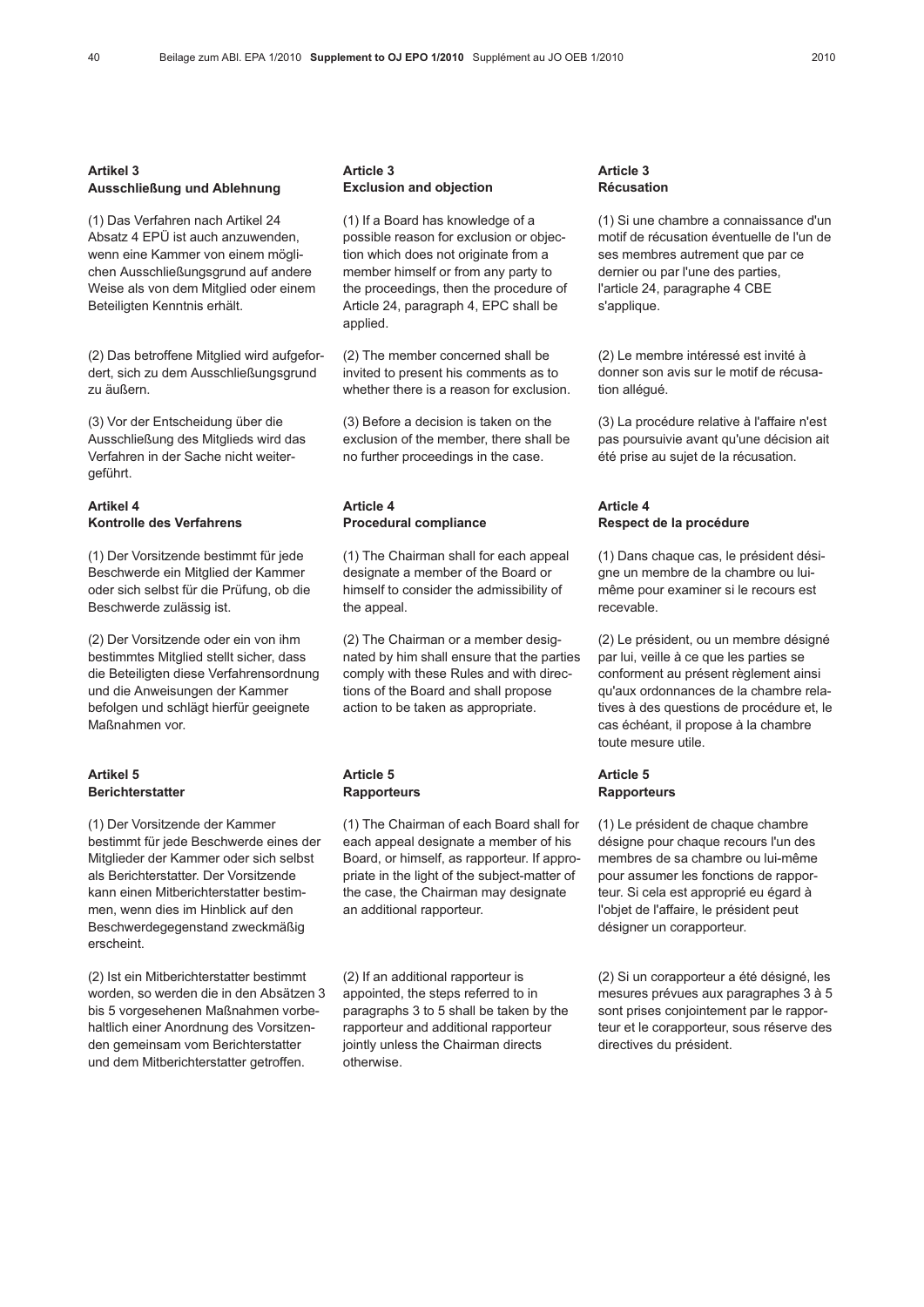(3) Der Berichterstatter führt eine vorläufige Untersuchung der Beschwerde durch und kann vorbehaltlich einer Anordnung des Vorsitzenden der Kammer Bescheide an die Beteiligten abfassen. Die Bescheide werden vom Berichterstatter im Auftrag der Kammer unterzeichnet.

(4) Der Berichterstatter bereitet die Sitzungen und mündlichen Verhandlungen der Kammer vor.

(5) Der Berichterstatter entwirft die Entscheidungen.

(6) Ist der Berichterstatter oder der Mitberichterstatter der Ansicht, dass seine Kenntnisse der Verfahrenssprache für die Abfassung von Bescheiden und Entscheidungen nicht ausreichen, so kann er diese in einer anderen Amtssprache entwerfen. Die Entwürfe werden vom Europäischen Patentamt in die Verfahrenssprache übersetzt; die Übersetzungen werden von dem Berichterstatter oder von einem anderen Mitglied der Kammer überprüft.

## Artikel 6 Geschäftsstellen

(1) Bei den Beschwerdekammern werden Geschäftsstellen eingerichtet, deren Aufgaben von Geschäftsstellenbeamten wahrgenommen werden. Einer der Geschäftsstellenbeamten wird zum Leiter der Geschäftsstellen bestellt.

(2) Das in Regel 12 Absatz 1 EPÜ erwähnte Präsidium kann den Geschäftsstellenbeamten Aufgaben übertragen, die technisch und rechtlich keine Schwierigkeiten bereiten, wie insbesondere Aufgaben betreffend Akteneinsicht, Ladung, Zustellung oder Gewährung von Weiterbehandlung.

(3) Der Geschäftsstellenbeamte legt dem Vorsitzenden der Kammer zu jeder neu eingegangenen Beschwerde einen Bericht über die Zulässigkeit der Beschwerde vor.

(4) Niederschriften über mündliche Verhandlungen und Beweisaufnahmen werden vom Geschäftsstellenbeamten oder von einem anderen Bediensteten des Amtes, den der Vorsitzende dafür bestimmt, angefertigt.

(3) The rapporteur shall carry out a preliminary study of the appeal and may prepare communications to the parties subject to the direction of the Chairman of the Board. Communications shall be signed by the rapporteur on behalf of the Board.

(4) The rapporteur shall make the preparations for meetings of the Board and for oral proceedings.

(5) The rapporteur shall draft decisions.

(6) If a rapporteur or additional rapporteur considers that his knowledge of the language of the proceedings is insufficient for drafting communications or decisions, he may draft these in one of the other official languages. His drafts shall be translated by the European Patent Office into the language of the proceedings and the translations shall be checked by the rapporteur or by another member of the Board concerned.

### Article 6 Registries

(1) Registries shall be established for the Boards of Appeal. Registrars shall be responsible for the discharge of the functions of the Registries. One of the Registrars shall be designated Senior Registrar.

(2) The Presidium referred to in Rule 12, paragraph 1, EPC may entrust to the Registrars the execution of functions which involve no technical or legal difficulties, in particular in relation to arranging for inspection of files, issuing summonses to oral proceedings and notifications and granting requests for further processing of applications.

(3) The Registrar shall report to the Chairman of the Board concerned on the admissibility of each newly filed appeal.

(4) Minutes of oral proceedings and of the taking of evidence shall be drawn up by the Registrar or such other employee of the Office as the Chairman may designate.

(3) Le rapporteur fait une étude préliminaire du recours et, le cas échéant, rédige sous la direction du président de chambre les notifications aux parties. Le rapporteur signe ces notifications au nom de la chambre.

(4) Le rapporteur prépare les réunions internes de la chambre et les procédures orales.

(5) Le rapporteur rédige les projets de décisions.

(6) Si un rapporteur ou le corapporteur estime que sa connaissance de la langue de la procédure n'est pas suffisante pour rédiger des projets de notifications et de décisions, il peut les rédiger dans une autre des langues officielles. L'Office européen des brevets traduit les projets dans la langue de la procédure et le rapporteur ou un autre membre de la chambre vérifie les traductions.

### Article 6 Greffes

(1) Des greffes sont institués auprès des chambres de recours. Les attributions correspondantes sont exercées par des greffiers. L'un des greffiers est désigné comme greffier en chef.

(2) Le Praesidium prévu à la règle 12, paragraphe 1 CBE peut confier aux greffiers des tâches ne présentant aucune difficulté technique ou juridique particulière, notamment celles concernant l'ouverture des dossiers à l'inspection publique, les citations, les significations ou les autorisations de poursuite de la procédure.

(3) Le greffier présente au président de la chambre concernée un rapport sur la recevabilité de chaque nouveau recours introduit.

(4) Les procès-verbaux des procédures orales et des instructions sont établis par le greffier ou par tout autre agent de l'Office désigné par le président de la chambre concernée.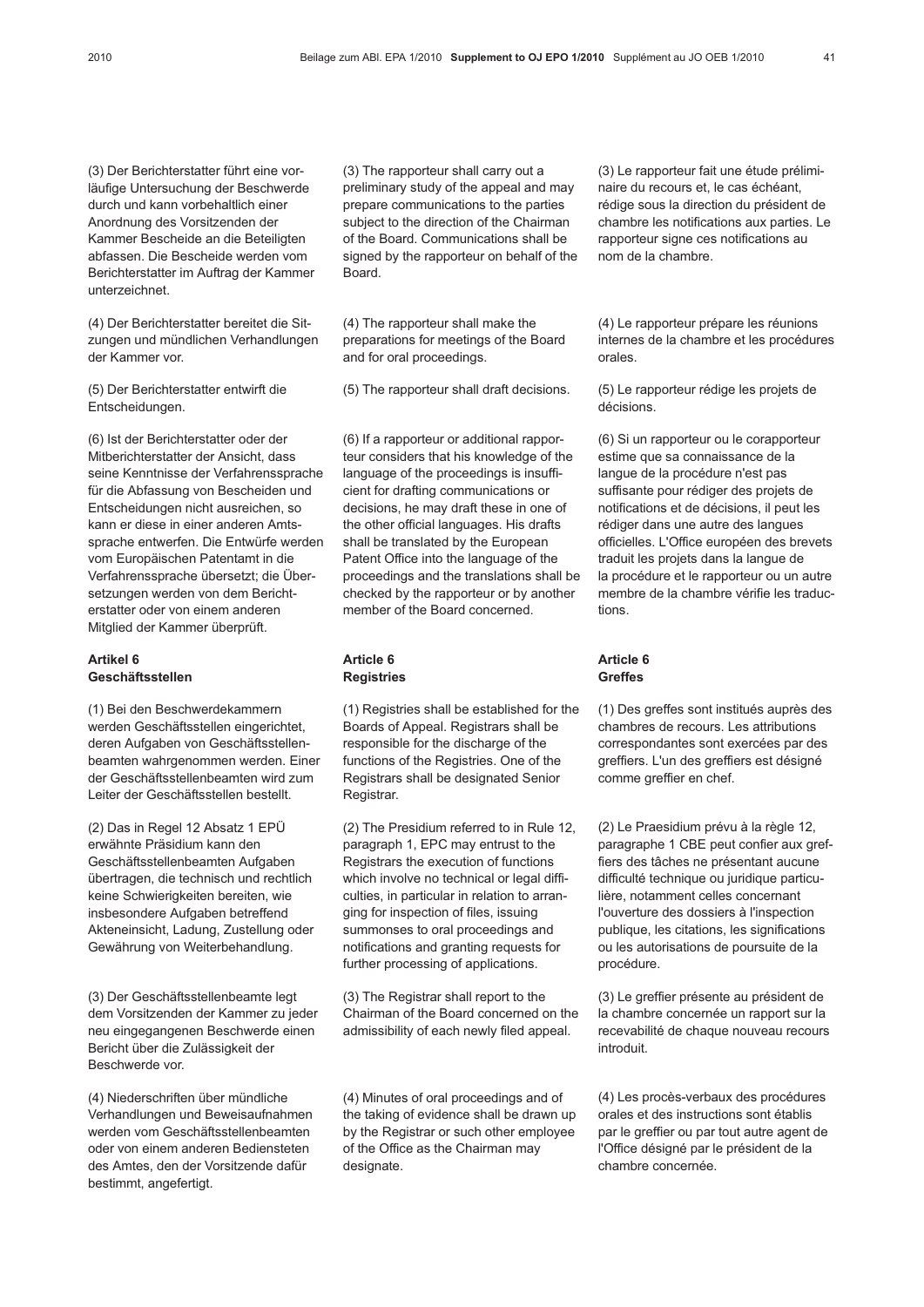### Artikel 7 Beteiligung von Dolmetschern

Soweit erforderlich, sorgt der Vorsitzende der Kammer bei mündlichen Verhandlungen, Beweisaufnahmen und Beratungen der Kammer für Übersetzungen.

#### Artikel 8 Änderung in der Zusammensetzung der Kammer

(1) Ändert sich die Zusammensetzung einer Kammer nach einer mündlichen Verhandlung, so werden die Beteiligten unterrichtet, dass auf Antrag eine erneute mündliche Verhandlung vor der Kammer in ihrer neuen Zusammensetzung stattfindet. Eine erneute mündliche Verhandlung findet auch dann statt, wenn das neue Mitglied dies beantragt und die übrigen Mitglieder der Kammer damit einverstanden sind.

(2) Jedes neue Mitglied ist an bereits getroffene Zwischenentscheidungen wie die übrigen Mitglieder gebunden.

(3) Ist ein Mitglied der Kammer nach einer Endentscheidung verhindert, so wird es nicht ersetzt. Ist der Vorsitzende verhindert, so unterzeichnet in seinem Auftrag das im Rahmen der Beschwerdekammern dienstälteste Mitglied der Kammer und bei gleichem Dienstalter das älteste Mitglied.

### Artikel 9 Erweiterung einer Beschwerdekammer

Ist eine Beschwerdekammer, die sich aus zwei technisch vorgebildeten Mitgliedern und einem rechtskundigen Mitglied zusammensetzt, der Meinung, dass die Art der Beschwerde es erfordert, dass sich die Beschwerdekammer aus drei technisch vorgebildeten Mitgliedern und zwei rechtskundigen Mitgliedern zusammensetzt, so entscheidet die Kammer hierüber zu dem frühestmöglichen Zeitpunkt bei der Prüfung der Beschwerde.

### Article 7 Attendance of interpreters

If required, the Chairman of any Board shall make arrangements for interpretation during oral proceedings, the taking of evidence or the deliberations of his Board.

### Article 8 Change in the composition of the Board

(1) If the composition of a Board is changed after oral proceedings, the parties to the proceedings shall be informed that, at the request of any party, fresh oral proceedings shall be held before the Board in its new composition. Fresh oral proceedings shall also be held if so requested by the new member and if the other members of the Board concerned have given their agreement.

(2) Each new member shall be bound to the same extent as the other members by an interim decision which has already been taken.

(3) If, when a Board has already reached a final decision, a member is unable to act, he shall not be replaced by an alternate. If the Chairman is unable to act, the member of the Board concerned having the longer or longest service on the Boards of Appeal, or in the case where members have the same length of service, the elder or eldest member, shall sign the decision on behalf of the Chairman.

### Article 9 Enlargement of a Board of Appeal

If a Board of Appeal consisting of two technically qualified members and one legally qualified member considers that the nature of the appeal requires that the Board should consist of three technically qualified members and two legally qualified members, the decision to enlarge the Board shall be taken at the earliest possible stage in the examination of that appeal.

#### Article 7 Participation d'interprètes

Le cas échéant, le président fait assurer la traduction lors des débats oraux, des mesures d'instruction et des délibérations de la chambre.

#### Article 8 Modification de la composition des chambres

(1) Si la composition d'une chambre est modifiée après une procédure orale, les parties sont informées que, si l'une d'elles le demande, une nouvelle procédure orale aura lieu devant la chambre dans sa nouvelle composition. Une nouvelle procédure orale a également lieu à la demande du nouveau membre de la chambre si les autres sont d'accord.

(2) Chaque nouveau membre de la chambre est lié, au même titre que les autres, par les décisions interlocutoires déjà prises.

(3) Si l'un des membres d'une chambre a un empêchement alors que la chambre a déjà pris une décision finale, il n'est pas remplacé. S'il s'agit du président de la chambre, la décision est signée, au lieu et place de celui-ci, par le membre de la chambre le plus ancien dans les chambres de recours; à égalité d'ancienneté, c'est le plus âgé qui signe.

#### Article 9 Elargissement des chambres de recours

Si une chambre de recours composée de deux membres techniciens et d'un membre juriste considère que la nature d'un recours lui impose une composition élargie à trois membres techniciens et deux membres juristes, elle doit prendre au plus tôt la décision d'élargissement.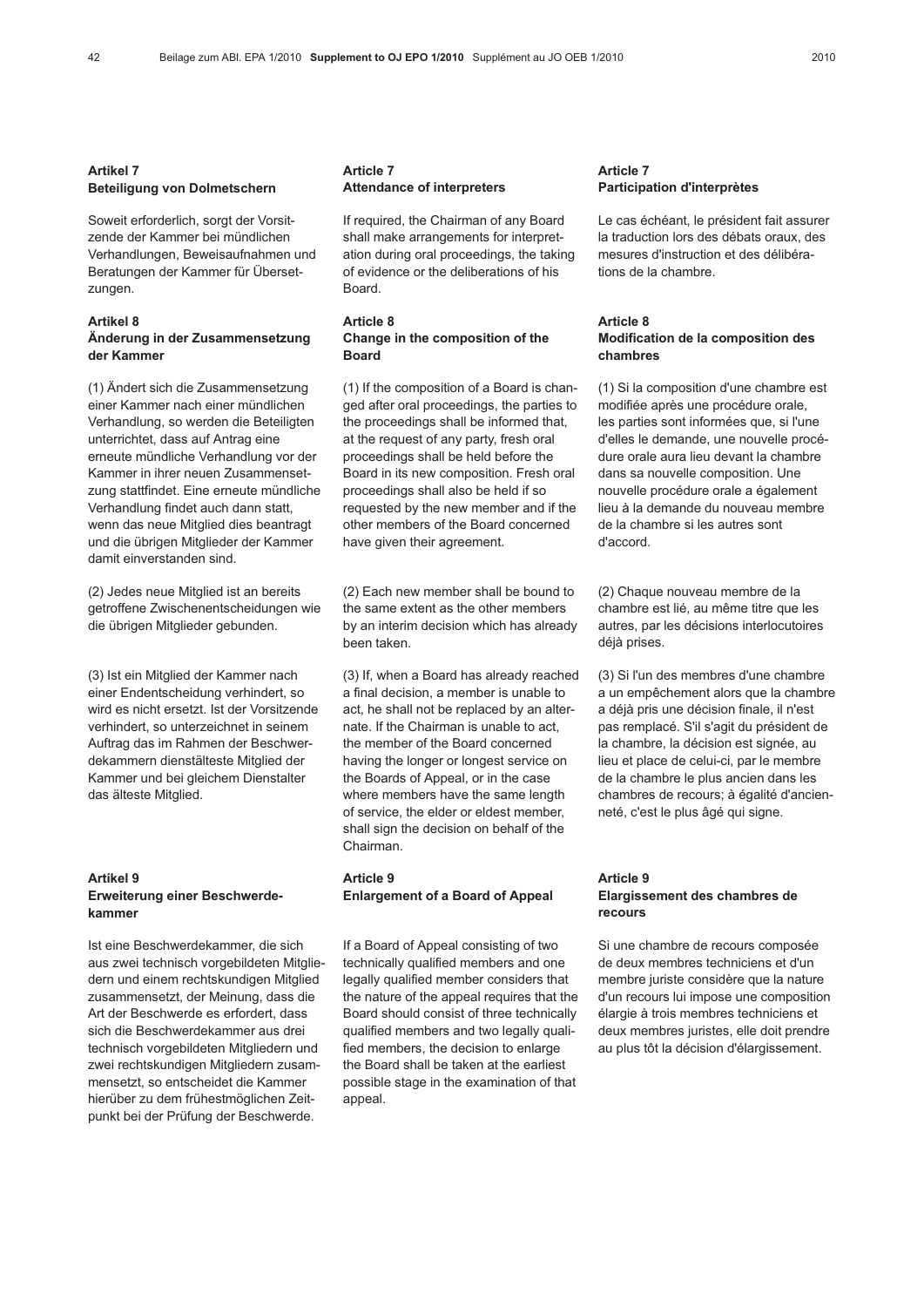## Artikel 10 Verbindung von Beschwerdeverfahren

(1) Sind gegen eine Entscheidung mehrere Beschwerden eingelegt, so werden sie im selben Verfahren behandelt.

(2) Sind Beschwerden gegen verschiedene Entscheidungen eingelegt worden und ist für deren Behandlung eine Kammer in der gleichen Zusammensetzung zuständig, so kann diese Kammer diese Beschwerden mit Zustimmung der Beteiligten in einem gemeinsamen Verfahren behandeln.

#### Artikel 11

## Zurückverweisung an die erste Instanz

Eine Kammer verweist die Angelegenheit an die erste Instanz zurück, wenn das Verfahren vor der ersten Instanz wesentliche Mängel aufweist, es sei denn, dass besondere Gründe gegen die Zurückverweisung sprechen.

### Artikel 12 Grundlage des Verfahrens

(1) Dem Beschwerdeverfahren liegen zugrunde

a) die Beschwerde und die Beschwerdebegründung nach Artikel 108 EPÜ;

b) in Fällen mit mehr als einem Beteiligten alle schriftlichen Erwiderungen des bzw. der anderen Beteiligten, die innerhalb von vier Monaten nach Zustellung der Beschwerdebegründung einzureichen sind;

c) Mitteilungen der Kammer und Antworten hierauf, die gemäß den Anweisungen der Kammer eingereicht worden sind.

#### Article 10 Consolidation of appeal proceedings

(1) If several appeals are filed from a decision, these appeals shall be considered in the same proceedings.

(2) If appeals are filed from separate decisions and all the appeals are designated to be examined by one Board in a common composition, that Board may deal with those appeals in consolidated proceedings with the consent of the parties.

#### Article 11 Remission to the department of first instance

A Board shall remit a case to the department of first instance if fundamental deficiencies are apparent in the first instance proceedings, unless special reasons present themselves for doing otherwise.

## Article 12 Basis of proceedings

(1) Appeal proceedings shall be based on

(a) the notice of appeal and statement of grounds of appeal filed pursuant to Article 108 EPC;

(b) in cases where there is more than one party, any written reply of the other party or parties to be filed within four months of notification of the grounds of appeal;

(c) any communication sent by the Board and any answer thereto filed pursuant to directions of the Board.

#### Article 10 Jonction de procédures de recours

(1) Si plusieurs recours ont été formés contre une même décision, ils sont examinés au cours d'une même procédure.

(2) Si des recours ont été formés contre différentes décisions et si tous ces recours doivent être examinés par une même formation de la chambre, celle-ci peut, avec l'accord des parties, instruire ces recours au cours d'une procédure commune.

#### Article 11 Renvoi à la première instance

Lorsque la procédure de première instance est entachée de vices majeurs, la chambre renvoie l'affaire à cette instance à moins que des raisons particulières ne s'y opposent.

### Article 12 Fondement de la procédure

(1) La procédure de recours se fonde :

a) sur l'acte de recours et le mémoire exposant les motifs du recours déposés conformément à l'article 108 CBE ;

b) lorsqu'il y a plusieurs parties, sur toute réponse écrite de l'autre ou des autres parties qui devra être produite dans un délai de quatre mois à compter de la signification des motifs du recours ;

c) sur toute notification envoyée par la chambre et toute réponse à celle-ci produite conformément aux ordonnances de la chambre.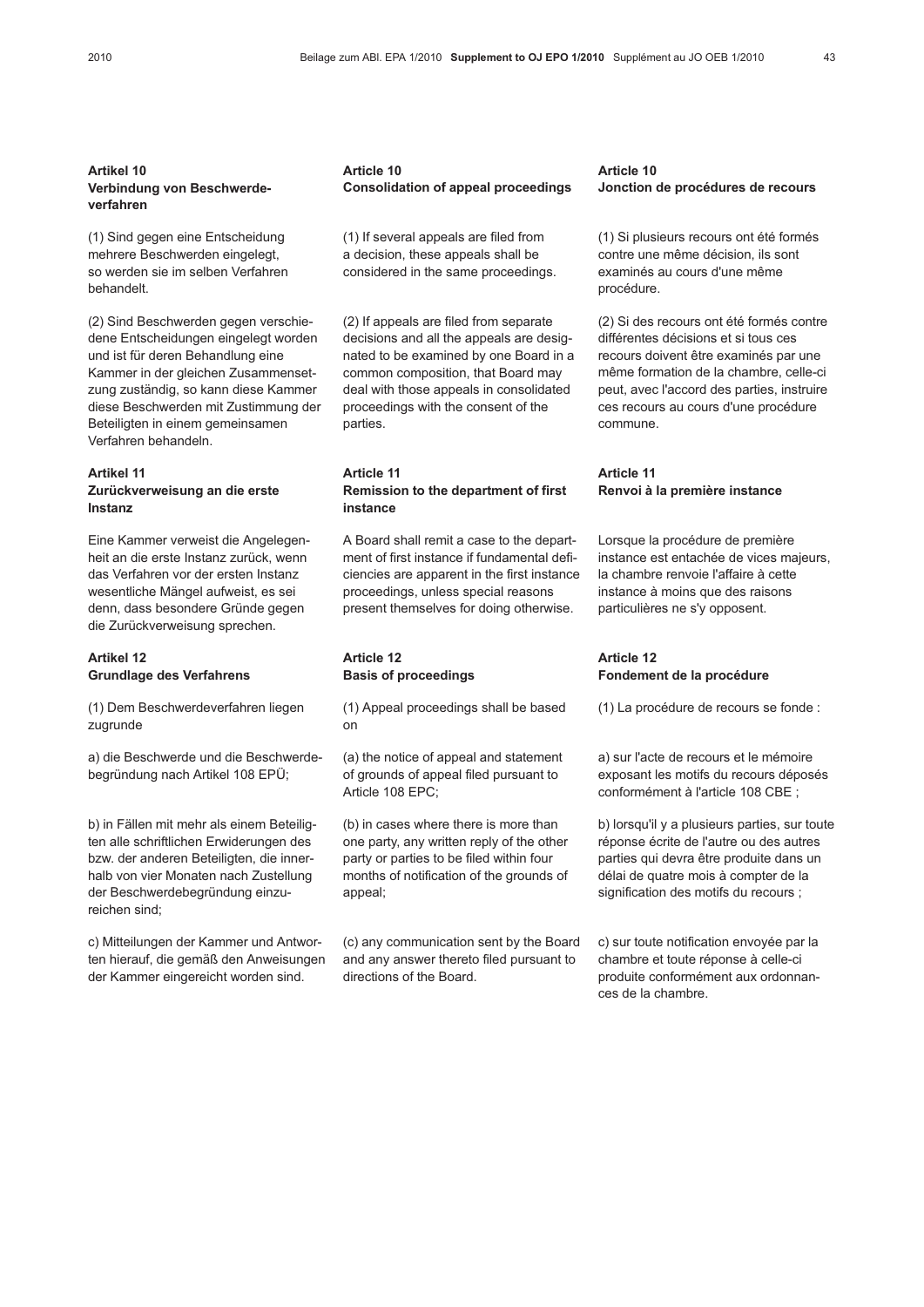(2) Die Beschwerdebegründung und die Erwiderung müssen den vollständigen Sachvortrag eines Beteiligten enthalten. Sie müssen deutlich und knapp angeben, aus welchen Gründen beantragt wird, die angefochtene Entscheidung aufzuheben, abzuändern oder zu bestätigen, und sollen ausdrücklich und spezifisch alle Tatsachen, Argumente und Beweismittel anführen. Alle Unterlagen, auf die Bezug genommen wird, sind

a) als Anlagen beizufügen, soweit es sich nicht um im Zuge des Erteilungs-, Einspruchs- oder Beschwerdeverfahrens bereits eingereichte Unterlagen oder vom Amt in diesen Verfahren erstellte oder eingeführte Schriftstücke handelt;

b) jedenfalls einzureichen, soweit die Kammer dazu im Einzelfall auffordert.

(3) Vorbehaltlich der Artikel 113 und 116 EPÜ kann die Kammer nach Einreichung der Beschwerdebegründung bzw. in Fällen mit mehr als einem Beteiligten nach Ablauf der Frist nach Absatz 1 Buchstabe b jederzeit über die Sache entscheiden.

(4) Unbeschadet der Befugnis der Kammer, Tatsachen, Beweismittel oder Anträge nicht zuzulassen, die bereits im erstinstanzlichen Verfahren hätten vorgebracht werden können oder dort nicht zugelassen worden sind, wird das gesamte Vorbringen der Beteiligten nach Absatz 1 von der Kammer berücksichtigt, wenn und soweit es sich auf die Beschwerdesache bezieht und die Erfordernisse nach Absatz 2 erfüllt.

(5) Fristen können nach dem Ermessen der Kammer nach Eingang eines schriftlichen und begründeten Antrags ausnahmsweise verlängert werden.

(2) The statement of grounds of appeal and the reply shall contain a party's complete case. They shall set out clearly and concisely the reasons why it is requested that the decision under appeal be reversed, amended or upheld, and should specify expressly all the facts, arguments and evidence relied on. All documents referred to shall be

(a) attached as annexes insofar as they have not already been filed in the course of the grant, opposition or appeal proceedings or produced by the Office in said proceedings;

(b) filed in any event to the extent that the Board so directs in a particular case.

(3) Subject to Articles 113 and 116 EPC the Board may decide the case at any time after filing of the statement of grounds of appeal or, in cases where there is more than one party, after the expiry of the time limit in (1)(b).

(4) Without prejudice to the power of the Board to hold inadmissible facts, evidence or requests which could have been presented or were not admitted in the first instance proceedings, everything presented by the parties under (1) shall be taken into account by the Board if and to the extent it relates to the case under appeal and meets the requirements in (2).

(5) Extension of time limits may exceptionally be allowed in the Board's discretion following receipt of a written and reasoned request.

(2) Le mémoire exposant les motifs du recours et la réponse doivent contenir l'ensemble des moyens invoqués par une partie. Ils doivent présenter de façon claire et concise les motifs pour lesquels il est demandé d'annuler, de modifier ou de confirmer la décision attaquée, et doivent exposer expressément et de façon précise tous les faits, arguments et justifications qui sont invoqués. Tous les documents auxquels il est fait référence doivent

a) être joints en annexe dans la mesure où il ne s'agit pas de documents déjà déposés lors de la procédure de délivrance, d'opposition ou de recours, ou produits par l'Office lors de ces procédures ;

b) en tout état de cause être déposés dans la mesure où la chambre le demande dans un cas particulier.

(3) Sous réserve des articles 113 et 116 CBE, la chambre peut statuer sur l'affaire à tout moment après le dépôt du mémoire exposant les motifs du recours ou, lorsqu'il y a plusieurs parties, après l'expiration du délai visé au paragraphe 1, lettre b.

(4) Sans préjudice du pouvoir de la chambre de considérer comme irrecevables les faits, preuves et requêtes qui auraient pu être produits ou n'ont pas été admis au cours de la procédure de première instance, tout élément présenté par les parties, conformément au paragraphe 1, sera pris en considération par la chambre si et dans la mesure où il concerne l'affaire faisant l'objet du recours et remplit les conditions visées au paragraphe 2.

(5) La chambre peut, dans l'exercice de son pouvoir d'appréciation, prolonger à titre exceptionnel un délai sur réception d'une requête écrite et motivée.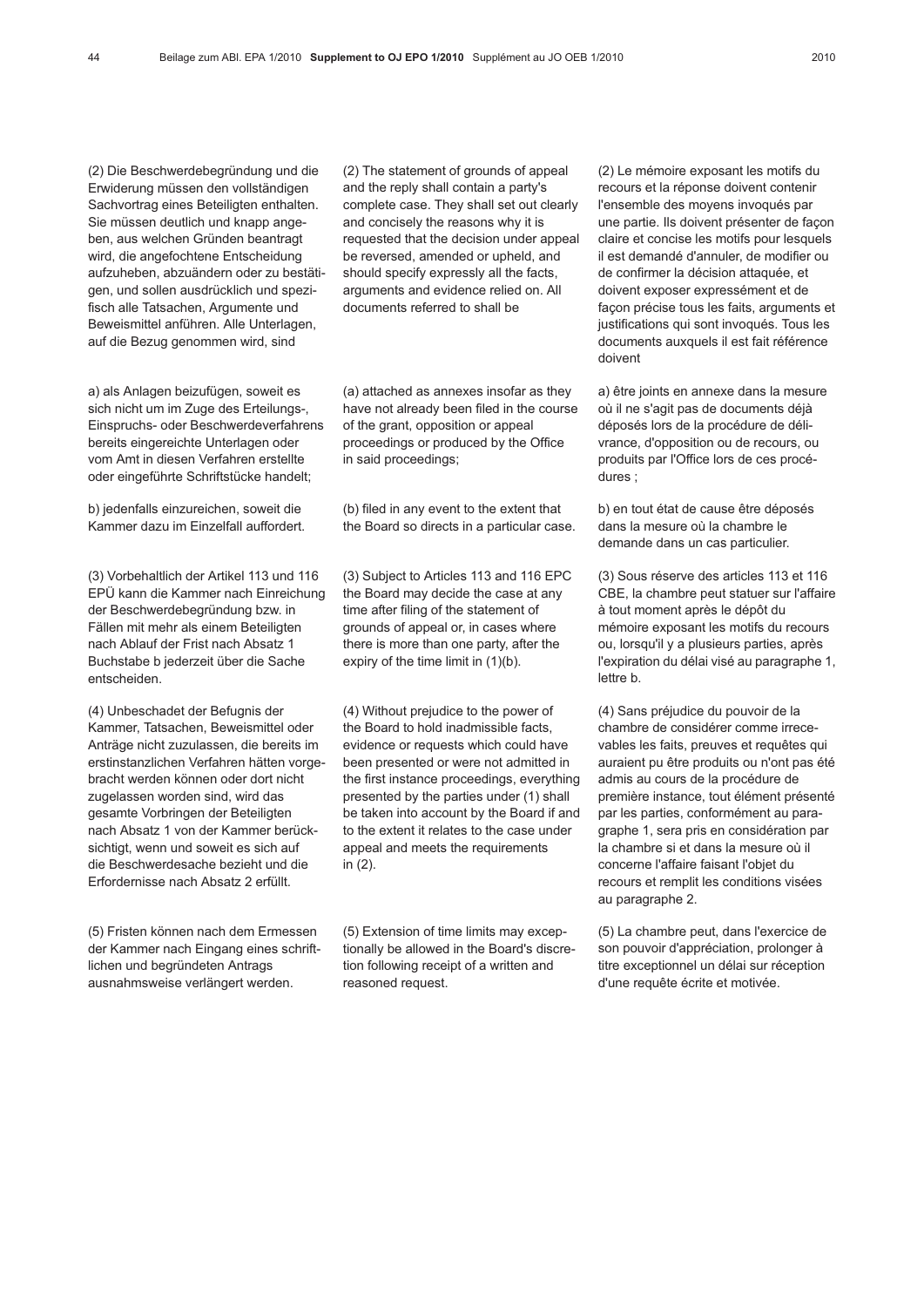### Artikel 13 Änderungen des Vorbringens eines Beteiligten

(1) Es steht im Ermessen der Kammer, Änderungen des Vorbringens eines Beteiligten nach Einreichung seiner Beschwerdebegründung oder Erwiderung zuzulassen und zu berücksichtigen. Bei der Ausübung des Ermessens werden insbesondere die Komplexität des neuen Vorbringens, der Stand des Verfahrens und die gebotene Verfahrensökonomie berücksichtigt.

(2) Die anderen Beteiligten sind berechtigt, zu geändertem Vorbringen Stellung zu nehmen, das von der Kammer nicht von Amts wegen als unzulässig erachtet worden ist.

(3) Änderungen des Vorbringens werden nach Anberaumung der mündlichen Verhandlung nicht zugelassen, wenn sie Fragen aufwerfen, deren Behandlung der Kammer oder dem bzw. den anderen Beteiligten ohne Verlegung der mündlichen Verhandlung nicht zuzumuten ist.

### Artikel 14 **Beitritte**

Die Artikel 12 und 13 gelten entsprechend für Beitritte, die während eines anhängigen Beschwerdeverfahrens erklärt werden.

## Artikel 15 Mündliche Verhandlungen

(1) Ist eine mündliche Verhandlung vorgesehen, so kann die Kammer eine Mitteilung erlassen, in der auf Punkte, die von besonderer Bedeutung zu sein scheinen, oder auf die Tatsache hingewiesen wird, dass bestimmte Fragen offenbar nicht mehr strittig sind; die Mitteilung kann auch andere Bemerkungen enthalten, die es erleichtern, die mündliche Verhandlung auf das Wesentliche zu konzentrieren.

(2) Eine mündliche Verhandlung kann nach dem Ermessen der Kammer nach Eingang eines schriftlichen und begründeten Antrags ausnahmsweise verlegt werden; der Antrag ist so früh wie möglich vor dem anberaumten Termin zu stellen.

#### Article 13 Amendment to a party's case

(1) Any amendment to a party's case after it has filed its grounds of appeal or reply may be admitted and considered at the Board's discretion. The discretion shall be exercised in view of inter alia the complexity of the new subject matter submitted, the current state of the proceedings and the need for procedural economy.

(2) Other parties shall be entitled to submit their observations on any amendment not held inadmissible by the Board ex officio.

(3) Amendments sought to be made after oral proceedings have been arranged shall not be admitted if they raise issues which the Board or the other party or parties cannot reasonably be expected to deal with without adjournment of the oral proceedings.

#### Article 14 Interventions

Articles 12 and 13 shall apply mutatis mutandis to interventions commenced while an appeal is pending.

## Article 15 Oral proceedings

(1) If oral proceedings are to take place, the Board may send a communication drawing attention to matters which seem to be of special significance, or to the fact that questions appear no longer to be contentious, or containing other observations that may help concentration on essentials during the oral proceedings.

(2) A change of date for oral proceedings may exceptionally be allowed in the Board's discretion following receipt of a written and reasoned request made as far in advance of the appointed date as possible.

### Article 13 Modification des moyens invoqués par une partie

(1) L'admission et l'examen de toute modification présentée par une partie après que celle-ci a déposé son mémoire exposant les motifs du recours ou sa réponse sont laissés à l'appréciation de la chambre. La chambre exerce son pouvoir d'appréciation en tenant compte, entre autres, de la complexité du nouvel objet, de l'état de la procédure et du principe de l'économie de la procédure.

(2) Les autres parties ont le droit de présenter des observations sur toute modification que la chambre n'a pas considéré irrecevable d'office.

(3) Les modifications demandées après que la date de la procédure orale a été fixée ne seront pas admises si elles soulèvent des questions que la chambre ou l'autre/les autres parties ne peuvent raisonnablement traiter sans que la procédure orale soit renvoyée.

## Article 14 Interventions

Les articles 12 et 13 s'appliquent mutatis mutandis aux interventions formées pendant que le recours est en instance.

#### Article 15 Procédure orale

(1) En cas de procédure orale, la chambre peut envoyer aux parties une notification dans laquelle elle leur signale les points qui semblent revêtir une importance particulière ou ceux qui ne semblent plus être litigieux, ou y fait des observations pouvant aider à concentrer la procédure sur les points essentiels.

(2) La chambre peut, dans l'exercice de son pouvoir d'appréciation, changer à titre exceptionnel la date d'une procédure orale sur requête écrite et motivée. Cette requête doit être présentée aussitôt que possible avant la date fixée pour la procédure orale.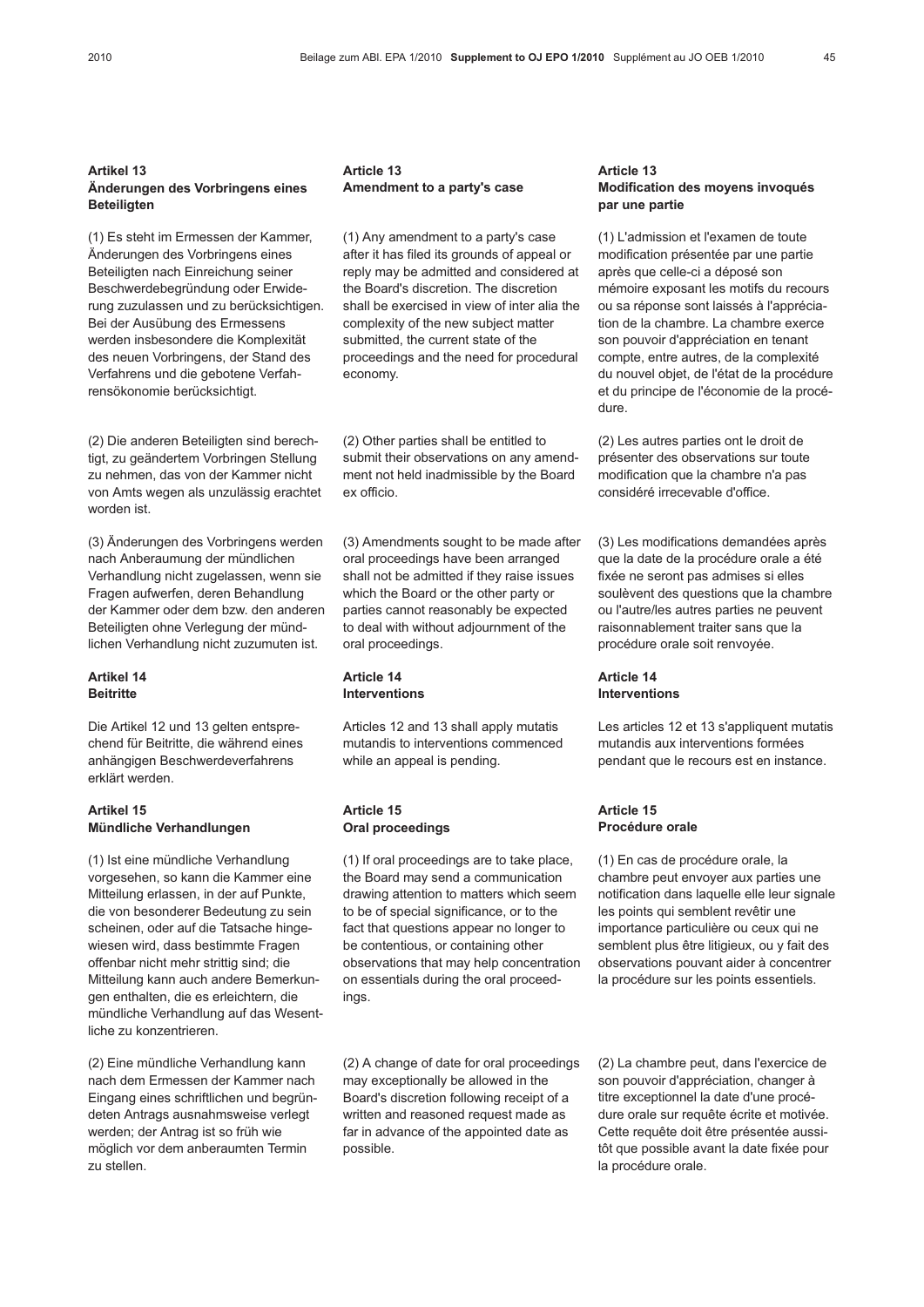(3) Die Kammer ist nicht verpflichtet, einen Verfahrensschritt einschließlich ihrer Entscheidung aufzuschieben, nur weil ein ordnungsgemäß geladener Beteiligter in der mündlichen Verhandlung nicht anwesend ist; dieser kann dann so behandelt werden, als stütze er sich lediglich auf sein schriftliches Vorbringen.

(4) Der Vorsitzende leitet die mündliche Verhandlung und stellt ihre faire, ordnungsgemäße und effiziente Durchführung sicher.

(5) Ist eine Sache in der mündlichen Verhandlung entscheidungsreif, so stellt der Vorsitzende die abschließenden Anträge der Beteiligten fest und erklärt die sachliche Debatte für beendet. Nach Beendigung der sachlichen Debatte können die Beteiligten nichts mehr vorbringen, es sei denn, die Kammer beschließt, die Debatte wieder zu eröffnen.

(6) Die Kammer stellt sicher, dass die Sache am Ende der mündlichen Verhandlung entscheidungsreif ist, sofern nicht besondere Umstände vorliegen. Vor dem Ende der mündlichen Verhandlung kann der Vorsitzende die Entscheidung der Kammer verkünden.

## Artikel 16 Kosten

(1) Vorbehaltlich Artikel 104 Absatz 1 EPÜ kann die Kammer auf Antrag anordnen, dass ein Beteiligter die Kosten eines anderen Beteiligten teilweise oder ganz zu tragen hat. Unbeschadet des Ermessens der Kammer gehören hierzu die Kosten, die entstanden sind durch

a) Änderungen gemäß Artikel 13 am Vorbringen eines Beteiligten gemäß Artikel 12 Absatz 1;

b) Fristverlängerung;

c) Handlungen oder Unterlassungen, die die rechtzeitige und effiziente Durchführung der mündlichen Verhandlung beeinträchtigen;

d) Nichtbeachtung einer Anweisung der Kammer;

e) Verfahrensmissbrauch.

(3) The Board shall not be obliged to delay any step in the proceedings, including its decision, by reason only of the absence at the oral proceedings of any party duly summoned who may then be treated as relying only on its written case.

(4) The Chairman presides over the oral proceedings and ensures their fair, orderly and efficient conduct.

(5) When a case is ready for decision during oral proceedings, the Chairman shall state the final requests of the parties and declare the debate closed. No submissions may be made by the parties after the closure of the debate unless the Board decides to re-open the debate.

(6) The Board shall ensure that each case is ready for decision at the conclusion of the oral proceedings, unless there are special reasons to the contrary. Before the oral proceedings are closed, the decision may be announced orally by the Chairman.

## Article 16 **Costs**

(1) Subject to Article 104, paragraph 1, EPC, the Board may on request order a party to pay some or all of another party's costs which shall, without limiting the Board's discretion, include those incurred by any

(a) amendment pursuant to Article 13 to a party's case as filed pursuant to Article 12, paragraph 1;

(b) extension of a time limit;

(c) acts or omissions prejudicing the timely and efficient conduct of oral proceedings;

(d) failure to comply with a direction of the Board;

(e) abuse of procedure.

(3) La chambre n'est pas tenue de différer une étape de la procédure, y compris sa décision, au seul motif qu'une partie dûment convoquée est absente lors de la procédure orale ; elle pourra en ce cas considérer que cette partie se fonde uniquement sur ses écritures.

(4) Le président conduit la procédure orale et en garantit le déroulement équitable, régulier et efficace.

(5) Lorsque, dans une procédure orale une affaire est en état d'être jugée, le président donne lecture des requêtes finales des parties et prononce la clôture des débats. Aucun moyen ne peut être invoqué par les parties après la clôture des débats, sauf si la chambre décide de rouvrir les débats.

(6) La chambre fait en sorte que l'affaire examinée soit en état d'être jugée à la clôture de la procédure orale, à moins que des raisons particulières ne s'y opposent. Avant la clôture de la procédure orale, le président peut prononcer la décision de la chambre.

#### Article 16 Frais

(1) Sous réserve de l'article 104, paragraphe 1 CBE, la chambre peut, sur requête, ordonner à une partie de rembourser tout ou partie des frais exposés par une autre partie. Ces frais comprennent, sans que le pouvoir d'appréciation de la chambre ne s'en trouve limité, les frais occasionnés notamment par :

a) toute modification, en vertu de l'article 13, des moyens invoqués par une partie conformément à l'article 12, paragraphe 1 ;

b) toute prolongation d'un délai ;

c) tout acte ou toute omission ayant nui au bon déroulement de la procédure orale ou ayant conduit à la retarder ;

d) tout manquement à une ordonnance de la chambre ;

e) tout abus de procédure.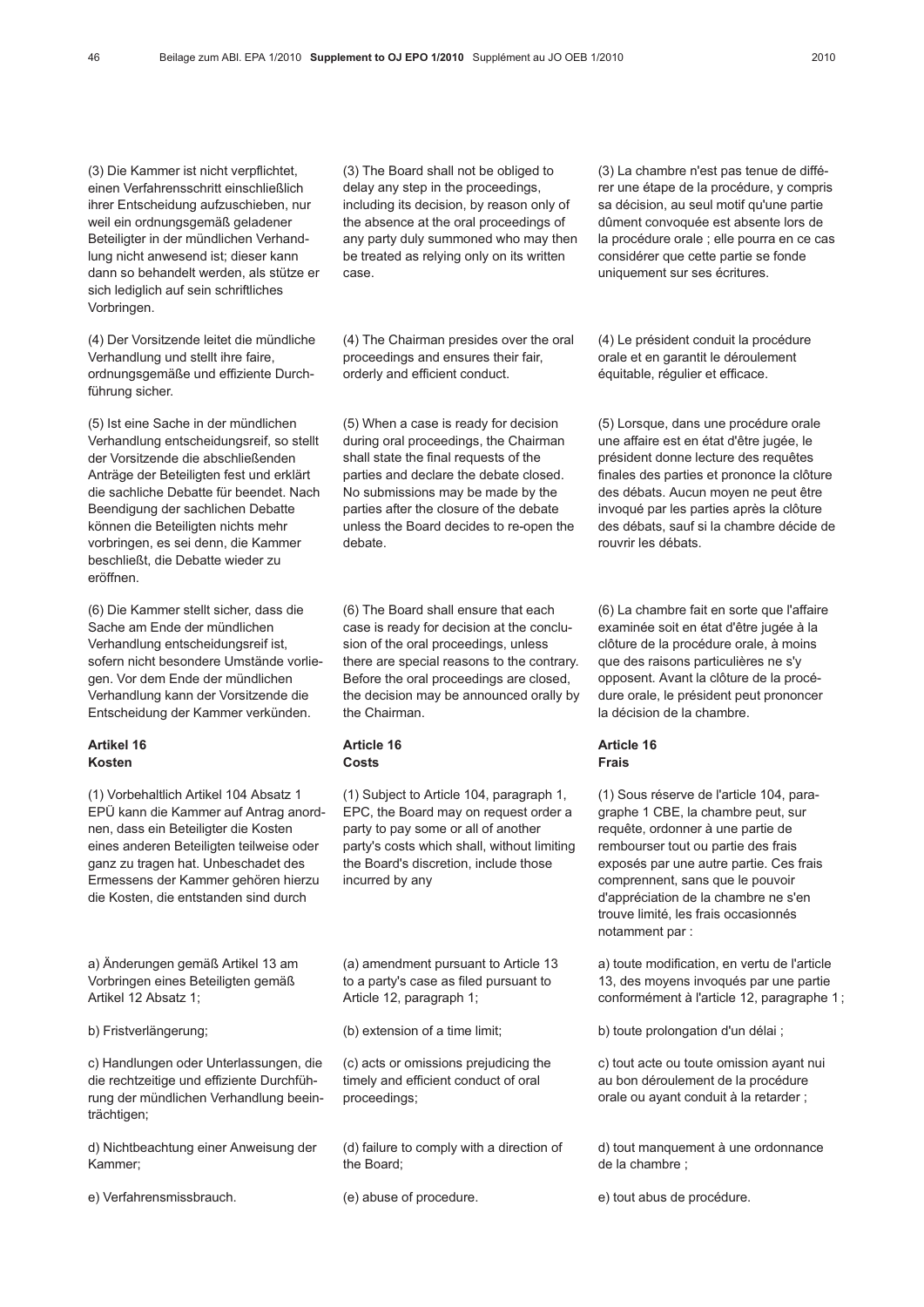(2) Bei den Kosten, deren Erstattung angeordnet wird, kann es sich um die Gesamtheit oder einen Teil der dem Berechtigten erwachsenen Kosten handeln; sie können unter anderem als Prozentsatz oder als bestimmter Betrag angegeben werden. In letzterem Fall ist die Entscheidung der Kammer unanfechtbar im Sinne des Artikels 104 Absatz 3 EPÜ. Zu den Kosten, deren Erstattung angeordnet werden kann, gehören Kosten, die einem Beteiligten von seinem zugelassenen Vertreter in Rechnung gestellt worden sind, Kosten, die einem Beteiligten selbst unabhängig davon erwachsen sind, ob er durch einen zugelassenen Vertreter vertreten wurde, und Kosten für Zeugen oder Sachverständige, die ein Beteiligter getragen hat; die Erstattung beschränkt sich auf notwendige und angemessene Aufwendungen.

#### Artikel 17 Unterrichtung der Beteiligten

(1) Im schriftlichen Abschnitt des Verfahrens erfolgen Antworten auf Anträge und Anweisungen zu Verfahrensfragen in Form von Mitteilungen.

(2) Hält die Kammer es für zweckmäßig, den Beteiligten ihre Ansicht über die Beurteilung sachlicher oder rechtlicher Fragen mitzuteilen, so hat das so zu geschehen, dass die Mitteilung nicht als bindend für die Kammer verstanden werden kann.

## Artikel 18 Äußerungsrecht des Präsidenten des Europäischen Patentamts

Die Kammer kann den Präsidenten des Europäischen Patentamts von Amts wegen oder auf dessen schriftlichen, begründeten Antrag auffordern, sich zu Fragen von allgemeinem Interesse, die sich im Rahmen eines vor der Kammer anhängigen Verfahrens stellen, schriftlich oder mündlich zu äußern. Die Beteiligten sind berechtigt, zu diesen Äußerungen Stellung zu nehmen.

(2) The costs ordered to be paid may be all or part of those incurred by the receiving party and may inter alia be expressed as a percentage or as a specific sum. In the latter event, the Board's decision shall be a final decision for the purposes of Article 104, paragraph 3, EPC. The costs ordered may include costs charged to a party by its professional representative, costs incurred by a party itself whether or not acting through a professional representative, and the costs of witnesses or experts paid by a party but shall be limited to costs necessarily and reasonably incurred.

### Article 17 Communications to the parties

(1) In the written phase of proceedings, replies to requests and directions on matters of procedure shall be given by means of communications.

(2) If a Board deems it expedient to communicate with the parties regarding a possible appreciation of substantive or legal matters, such communication shall be made in such a way as not to imply that the Board is in any way bound by it.

## Article 18 EPO President's right to comment

The Board may, on its own initiative or at the written, reasoned request of the President of the European Patent Office, invite him to comment in writing or orally on questions of general interest which arise in the course of proceedings pending before it. The parties shall be entitled to submit their observations on the President's comments.

(2) Les frais dont le remboursement est ordonné peuvent comprendre tout ou partie des frais exposés par la partie bénéficiaire et peuvent, entre autres, être exprimés en pourcentage ou sous la forme d'un montant défini. Dans ce dernier cas, la décision de la chambre est une décision finale aux fins de l'article 104, paragraphe 3 CBE. Les frais dont le remboursement est ordonné peuvent comprendre les honoraires du mandataire agréé d'une partie, les frais exposés par une partie elle-même, et ce, qu'elle agisse ou non par l'intermédiaire d'un mandataire agréé, ainsi que les frais des témoins ou experts payés par une partie, étant toutefois entendu que ces frais sont limités à ceux qu'il a été nécessaire d'engager, dans la limite du raisonnable.

#### Article 17 Information des parties

(1) Au cours de la phase écrite de la procédure, les réponses aux requêtes et les ordonnances relatives à des questions de procédure sont communiquées par voie de notification.

(2) Si une chambre considère qu'il est souhaitable d'informer les parties de la manière dont elle pourrait apprécier certaines questions de fait ou de droit, elle le fait de telle manière que cette indication ne puisse être interprétée comme pouvant la lier.

## Article 18

## Droit du Président de l'OEB de présenter des observations

La chambre peut, à son initiative ou sur demande écrite et motivée du Président de l'Office européen des brevets, inviter celui-ci à présenter par écrit ou oralement ses observations sur des questions d'intérêt général qui se posent dans le cadre d'une procédure pendante devant elle. Les parties ont le droit de prendre position au sujet de ces observations.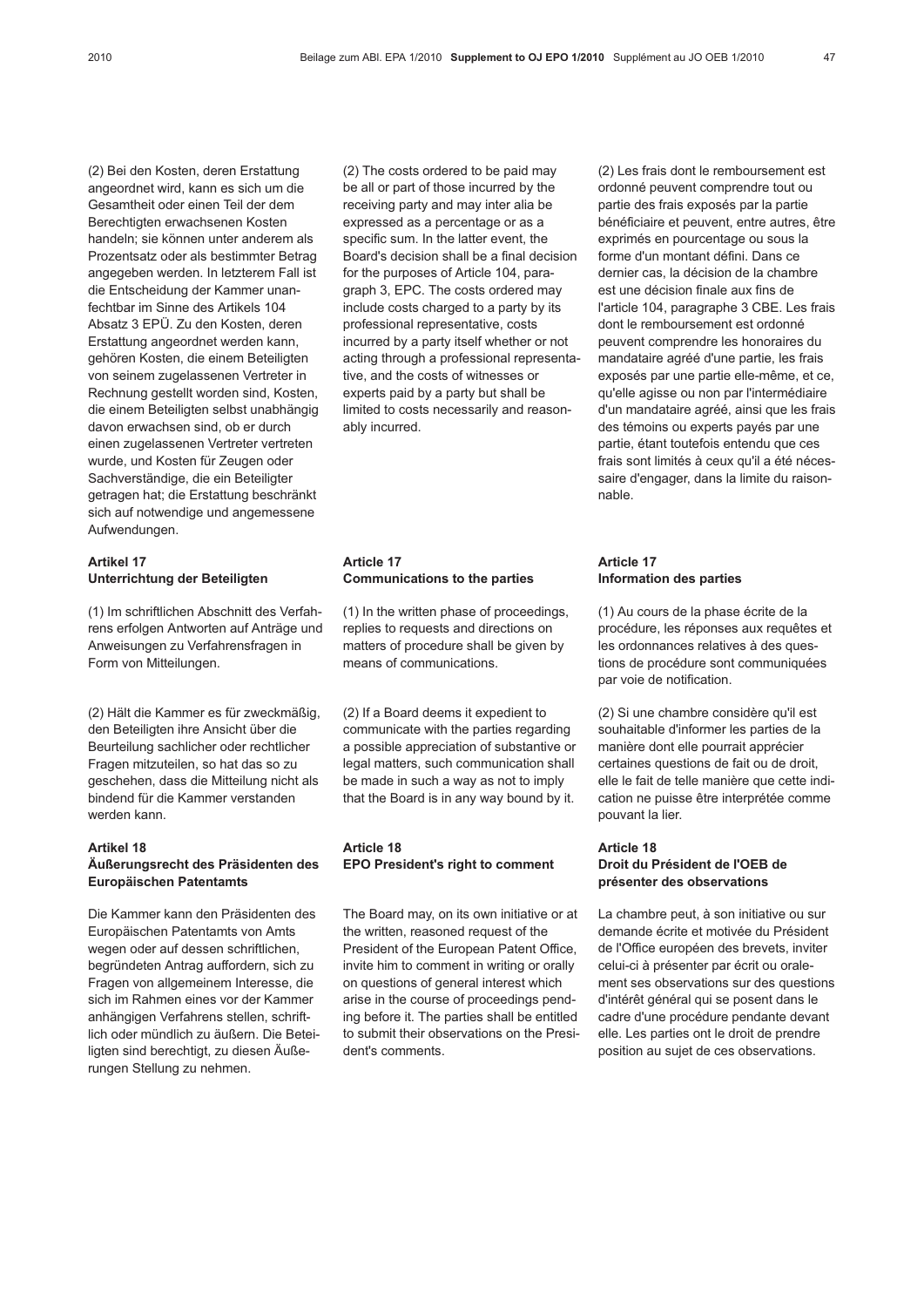### Artikel 19 Beratung und Abstimmung

(1) Sind nicht alle Mitglieder der Kammer der gleichen Ansicht über die zu treffende Entscheidung, so findet eine Beratung statt. An der Beratung nehmen nur die Mitglieder der Kammer teil; der Vorsitzende kann jedoch die Anwesenheit anderer Bediensteter zulassen. Die Beratungen sind geheim.

(2) Bei den Beratungen der Kammer äußert zuerst der Berichterstatter, dann ggf. der Mitberichterstatter und, wenn der Berichterstatter nicht der Vorsitzende ist, zuletzt der Vorsitzende seine Meinung.

(3) Die gleiche Reihenfolge gilt für Abstimmungen; auch wenn der Vorsitzende Berichterstatter ist, stimmt er zuletzt ab. Stimmenthaltungen sind nicht zulässig.

#### Artikel 20 Abweichung von einer früheren Entscheidung einer Kammer oder von den Richtlinien

(1) Hält es eine Kammer für notwendig, von einer Auslegung oder Erläuterung des Übereinkommens abzuweichen, die in einer früheren Entscheidung einer Kammer enthalten ist, so ist dies zu begründen, es sei denn, dass diese Begründung mit einer früheren Stellungnahme oder der Entscheidung der Großen Beschwerdekammer in Einklang steht. Der Präsident des Europäischen Patentamts wird hierüber unterrichtet.

(2) Legt eine Kammer in einer Entscheidung das Übereinkommen anders aus, als es in den Richtlinien vorgesehen ist, so begründet sie dies, wenn ihrer Meinung nach diese Begründung zum Verständnis der Entscheidung beitragen kann.

#### Article 19 Deliberation and voting

(1) If the members of a Board are not all of the same opinion, the Board shall meet to deliberate regarding the decision to be taken. Only members of the Board shall participate in the deliberations; the Chairman may, however, authorise other officers to attend. Deliberations shall be secret.

(2) During the deliberations between members of the Board, the opinion of the rapporteur shall be heard first, followed by that of the additional rapporteur if one has been appointed and, if the rapporteur is not the Chairman, the Chairman's last.

(3) If voting is necessary, votes shall be taken in the same sequence; even if the Chairman is the rapporteur, he shall vote last. Abstentions shall not be permitted.

## Article 20 Deviations from an earlier decision of any Board or from the Guidelines

(1) Should a Board consider it necessary to deviate from an interpretation or explanation of the Convention given in an earlier decision of any Board, the grounds for this deviation shall be given, unless such grounds are in accordance with an earlier opinion or decision of the Enlarged Board of Appeal. The President of the European Patent Office shall be informed of the Board's decision.

(2) If, in its decision, a Board gives a different interpretation of the Convention to that provided for in the Guidelines, it shall state the grounds for its action if it considers that this decision will be more readily understood in the light of such grounds.

#### Article 19 Délibéré et vote

(1) Si les membres d'une chambre ne sont pas tous du même avis sur la décision à prendre, ils se réunissent pour délibérer. Seuls les membres de la chambre participent à la délibération ; toutefois, le président peut autoriser d'autres agents à y assister. Cette délibération est secrète.

(2) Lors du délibéré, le rapporteur puis, le cas échéant, le corapporteur expriment leur opinion les premiers et le président en dernier, à moins qu'il ne soit lui-même rapporteur.

(3) Le même ordre est suivi s'il est nécessaire de voter, sauf si le président est également rapporteur, auquel cas il vote en dernier. Nul ne peut s'abstenir.

## Article 20

### Divergence par rapport à une décision antérieure d'une des chambres de recours ou par rapport aux directives

(1) Si une chambre juge nécessaire de s'écarter de l'interprétation ou de l'explication de la Convention figurant dans une décision antérieure de l'une des chambres, elle doit en fournir les motifs à moins que ceux-ci ne concordent avec une décision ou un avis antérieur de la Grande Chambre de recours. Le Président de l'Office européen des brevets est informé de la décision de la chambre.

(2) Si, dans sa décision, une chambre interprète la Convention d'une façon différente de celle prévue par les directives, elle indique les motifs de son choix lorsque, à son avis, cela facilite la compréhension de la décision.